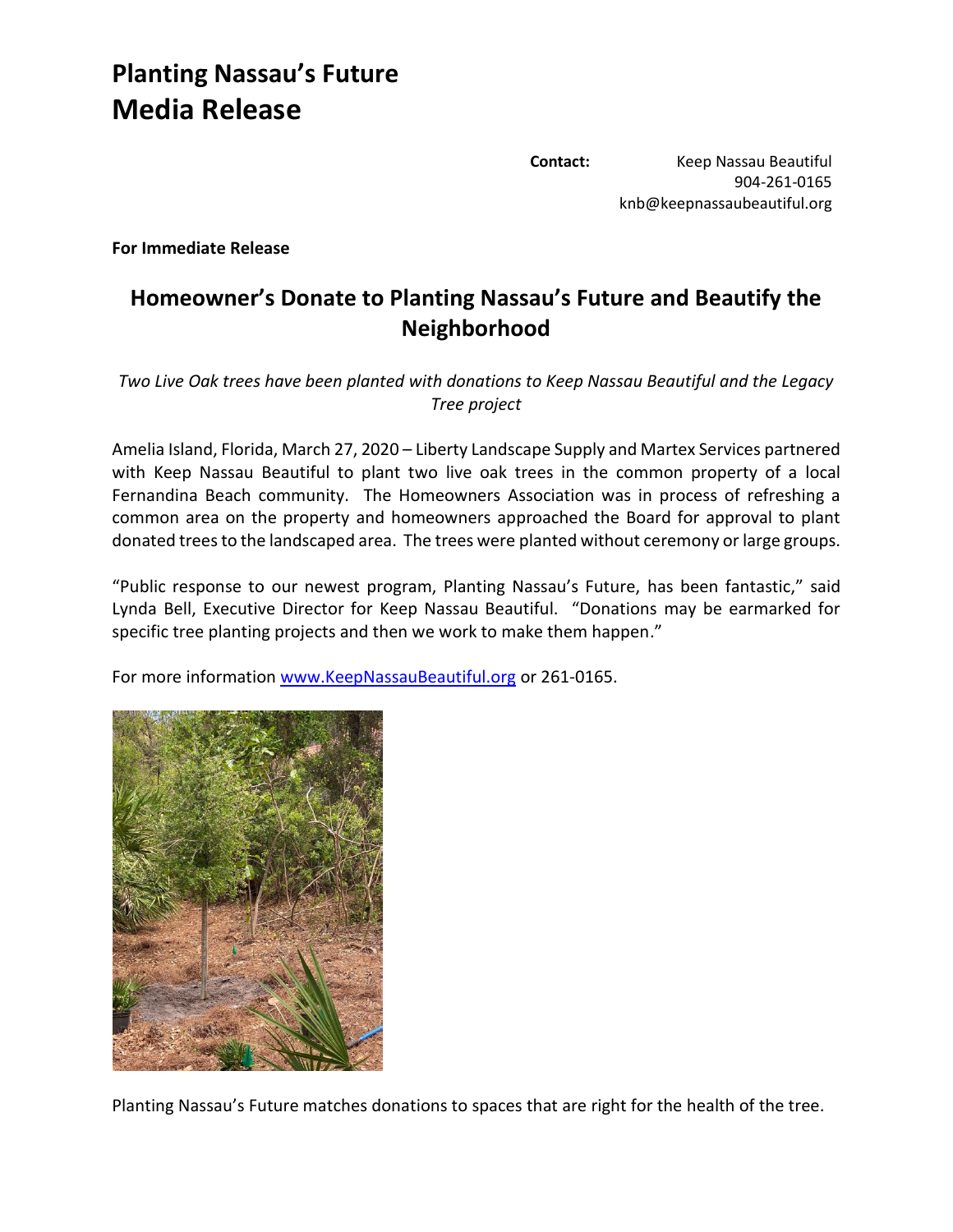

Planting Nassau's Future with donations made to Keep Nassau Beautiful.



Donations to Keep Nassau Beautiful were used to beautify a local community common area with the planting of two live oak trees.